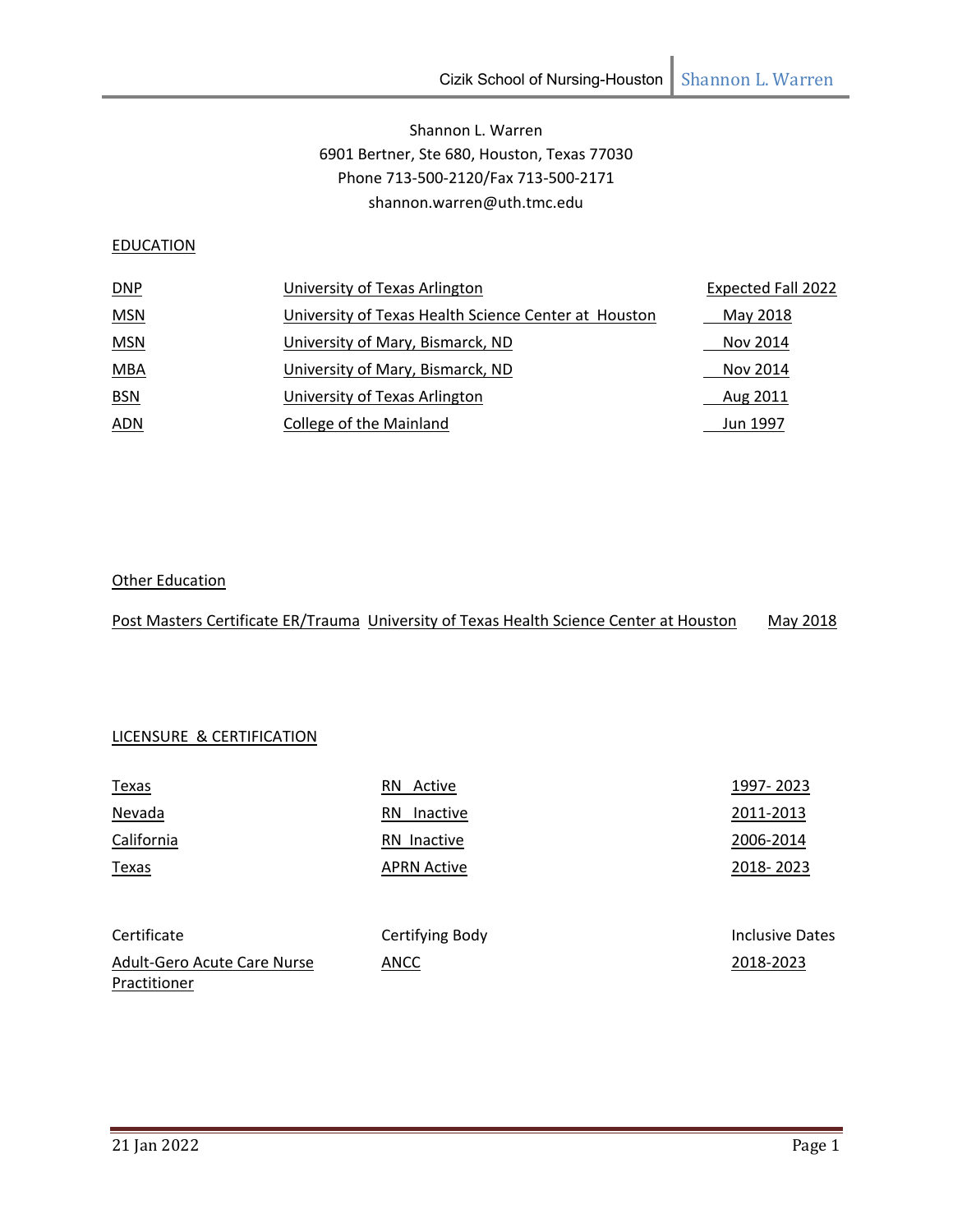## PROFESSIONAL EXPERIENCE

| <b>UTMB</b>                              | <b>RN Critical Care-ER</b>         | June 1996 to December 1998      |
|------------------------------------------|------------------------------------|---------------------------------|
| <u>Agency</u>                            | RN Per Diem Critical Care-ER       | December 1998 to June 2017      |
| <b>Bayshore Medical Center</b>           | <b>RN Critical Care</b>            | October 2003 to June 2005       |
| St. Luke's Hospital                      | <b>RN CVRR</b>                     | <b>July 2005 to July 2006</b>   |
| Doctor's Medical Center                  | RN Per Diem Critical Care          | January 2006 to January 2009    |
| <b>California Pacific Medical Center</b> | <b>Float RN Critical Care</b>      | April 2006 to April 2007        |
| <b>Mainland Medical Center</b>           | <b>RN Critical Care</b>            | July 2008 to July 2009          |
| <b>Mainland Medical Center</b>           | <b>Director Critical Care</b>      | <b>July 2009 to August 2011</b> |
| <b>Bayshore Medical Center</b>           | <b>Director Critical Care</b>      | March 2012 to June 2013         |
| Carillion Roanoke MH                     | <b>Director Critical Care</b>      | June 2013 to February 2015      |
| B.E. Smith, Inc.                         | Interim Executive Director         | Nov 2015 to September 2017      |
| Memorial Hermann                         | Trauma SICU RN IV                  | June 2017 to May 2018           |
| <b>HealthTrust Workforce Solutions</b>   | RN Per Diem Critical Care-ER       | October 2019 to March 2020      |
| UTMB SON                                 | <b>Clinical Nursing Instructor</b> | May 2019 to present             |
| Memorial Hermann                         | Trauma/CC/ACS AGACNP               | May 2018 to October 2019        |
| <b>Brooke Army Medical Center</b>        | Trauma/CC/ACS AGACNP               | March 2020 to present           |
| Cizik School of Nursing                  | <b>Clinical Nursing Instructor</b> | January 2022                    |
|                                          |                                    |                                 |

### HONORS & AWARDS

| Award                      | Awarding Organization            | Date      |
|----------------------------|----------------------------------|-----------|
| Good Samaritan Scholarship | <b>Good Samaritan Foundation</b> | 1995      |
| Deans List                 | College of the Mainland          | 1996      |
| Phi Theta Kappa            | College of the Mainland          | 1995-1997 |
| Sigma Theta Tau            | University of Texas              | Present   |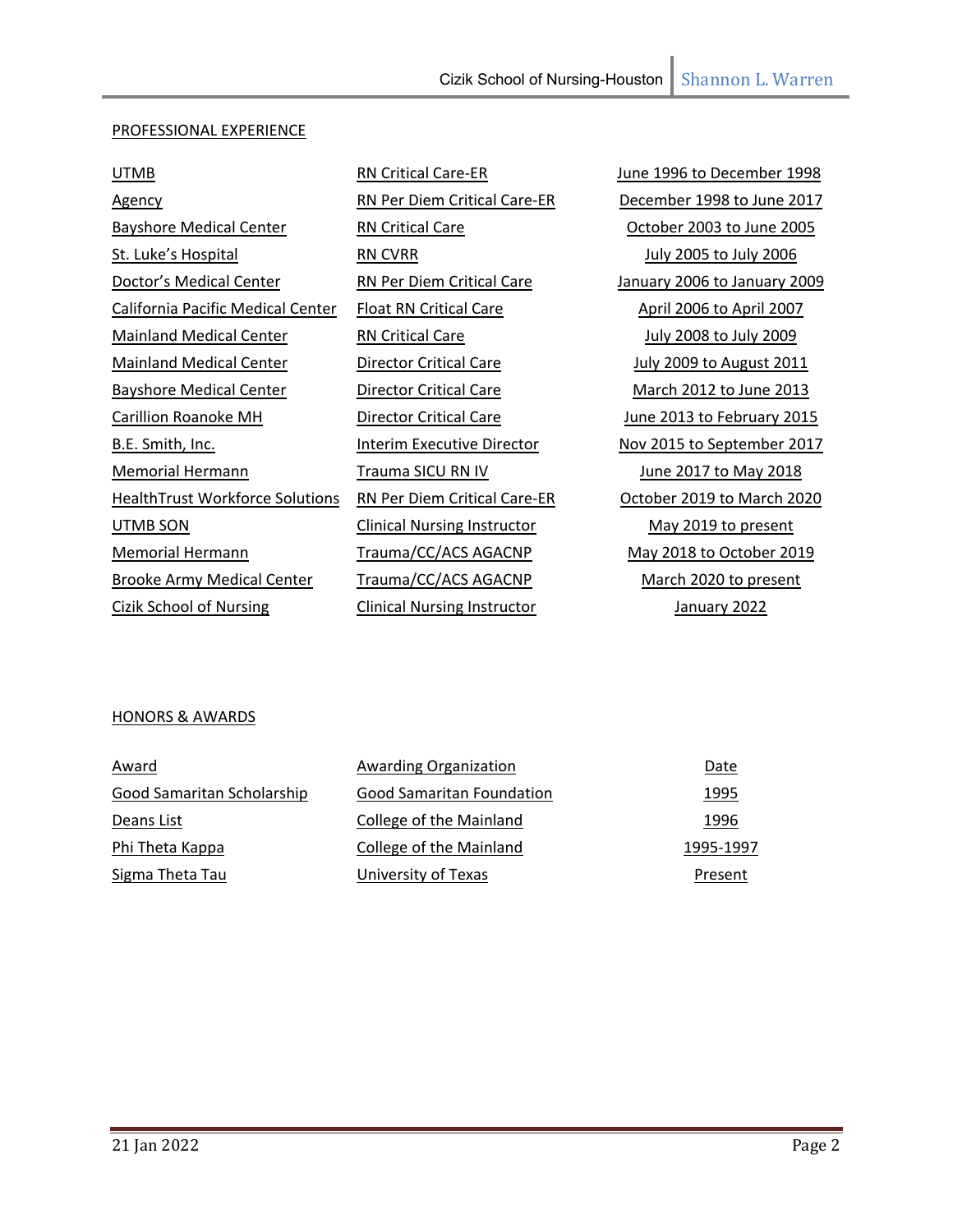# Professional Memberships

| American Association of Nurse Practitioners         | Member | 2017-Present |
|-----------------------------------------------------|--------|--------------|
| <b>American Nurses Association</b>                  | Member | 2019-present |
| <b>Texas Nurses Association</b>                     | Member | 2019-Present |
| <b>American Association of Critical Care Nurses</b> | Member | 2005-present |
| American College of Cardiovascular Nurses           | Member | 2005-present |
| Society of Trauma Nurses                            | Member | 2018-present |

| <b>Institutional Service</b>     |                                         |              |
|----------------------------------|-----------------------------------------|--------------|
| <b>Mainland Medical Center</b>   |                                         |              |
| Code Blue-RRT                    | Chair                                   | 2009-2011    |
| <b>Mainland Medical Center</b>   |                                         |              |
| Restraint                        | Member                                  | 2009-2011    |
| <b>Bayshore Medical Center</b>   |                                         |              |
| Code Blue-RRT                    | Chair                                   | 2012-2013    |
| <b>Bayshore Medical Center</b>   |                                         |              |
| Restraint                        | Chair                                   | 2012-2013    |
| B. E. Smith, Inc. (BS&W Garland) |                                         |              |
| Code Blue-RRT                    | Chair                                   | 2015-2016    |
| Cizik SON                        |                                         |              |
| Master's Council                 | Member                                  | 2022-present |
| <b>Community Service</b>         |                                         |              |
| Ironman Triathlon                | <b>Medical Volunteer</b>                | Apr 28, 2018 |
| <b>Willis High School</b>        | Stop the Bleed Instructor               | May 01, 2018 |
| Neighborhood Watch               | <b>Smart Decisions for Safe Driving</b> | May 06, 2018 |
| Chevron Phillips Wellness Fair   | Booth participant                       | May 16, 2018 |